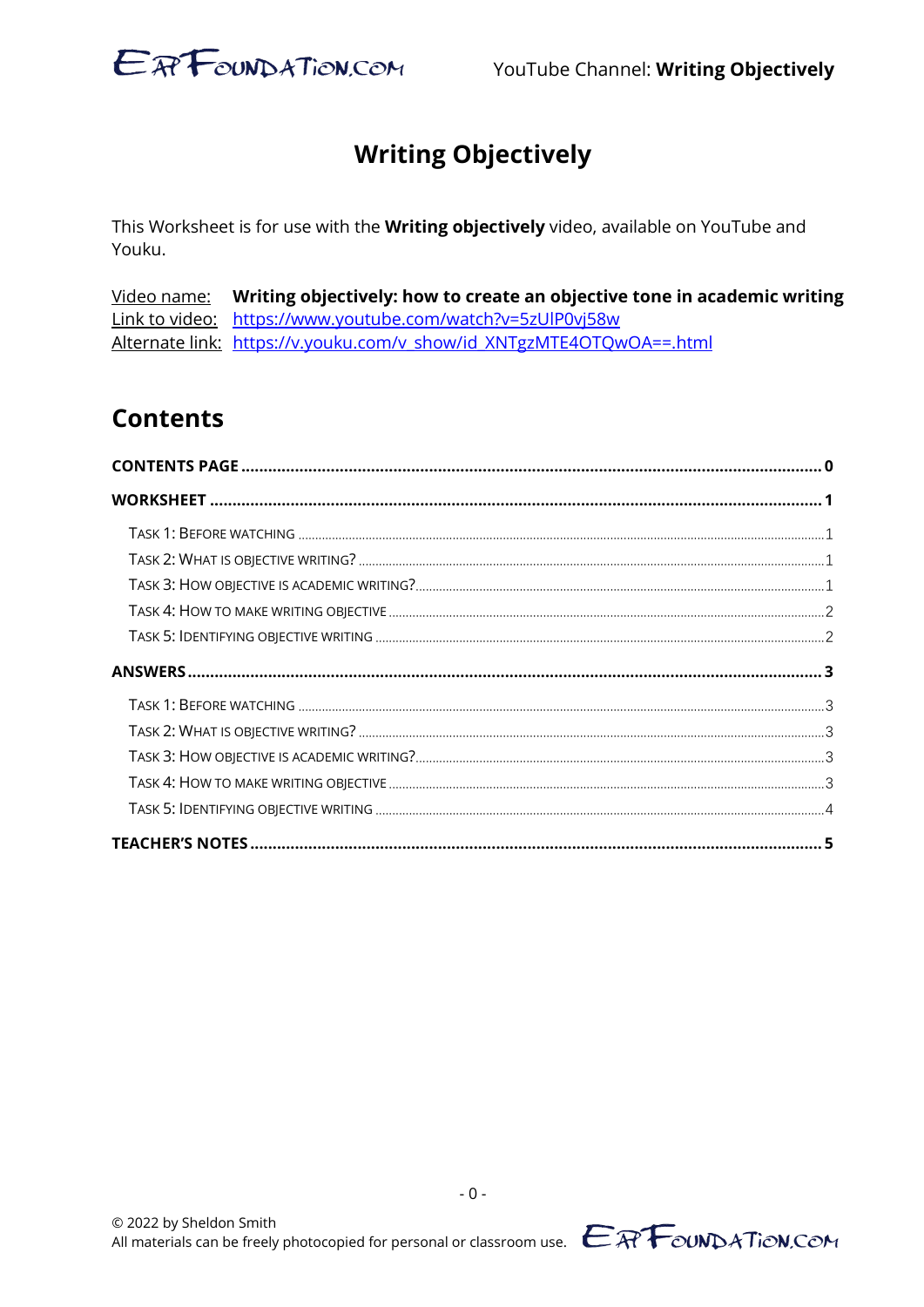

## **Worksheet**

Video name: **Writing objectively: how to create an objective tone in academic writing** Link to video: https://www.youtube.com/watch?v=5zUlP0vj58w Alternate link: https://v.youku.com/v\_show/id\_XNTgzMTE4OTQwOA==.html

### **Task 1:** Before watching

Answer the following questions *before* watching the video.

| <b>Objective</b>                                                                           |
|--------------------------------------------------------------------------------------------|
| need to.                                                                                   |
| i) What does the word <b>objective</b> mean? What is the opposite? Use a dictionary if you |

ii) Study the following pairs of sentences. For each pair, one is more academic, while the other is less suitable for academic writing. Identify which ones are more academic. An example has been done.

\_\_\_\_\_\_\_\_\_\_\_\_\_\_\_\_\_\_\_\_\_\_\_\_\_\_\_\_\_\_\_\_\_\_\_\_\_\_\_\_\_\_\_\_\_\_\_\_\_\_\_\_\_\_\_\_\_\_\_\_\_\_\_\_\_\_\_\_\_\_\_\_\_\_\_\_\_\_\_\_\_\_\_\_\_\_\_\_\_\_\_

|              | <b>Sentence A</b>                                  | <b>Sentence B</b>                                |
|--------------|----------------------------------------------------|--------------------------------------------------|
| Ex           | I believe it is a major problem.                   | It appears to be a major problem.                |
| $\mathbf{i}$ | First, the temperature of the flask was measured.  | First, I measured the temperature of the flask.  |
| ji.          | I have highlighted three problem areas.            | This report has highlighted three problem areas. |
| iii          | We can see how the rate increased in the graph.    | The graph shows how the rate increased.          |
| iv           | There are two problems with this method.           | This is a really bad method.                     |
| $\mathbf{v}$ | This policy will have many bad effects.            | This policy will have many adverse effects.      |
| vi           | Kendrick (2020) advises against eating fatty food. | We should avoid fatty food in our diet.          |
| vii          | The rate of inflation decreased in 2019.           | The rate of inflation went down in 2019.         |
| viii         | This hasn't always been the case.                  | This has not always been the case.               |
|              |                                                    |                                                  |

iii) Consider what is wrong with each of the sentences above that you marked with  $x$ .

### **Task 2:** What is objective writing?

Complete the following notes for the first part of the video.

### Objective writing

also called **1.** \_\_\_\_\_\_\_\_\_\_\_\_\_\_\_\_\_\_\_writing places emphasis on **2.** \_\_\_\_\_\_\_\_\_\_\_\_\_\_\_\_\_\_\_and **3.** \_\_\_\_\_\_\_\_\_\_\_\_\_\_\_\_\_\_\_

uses **4.** \_\_\_\_\_\_\_\_\_\_\_\_\_\_\_\_\_\_\_person pronouns (e.g. **5.** \_\_\_\_\_/\_\_\_\_\_/\_\_\_\_\_/\_\_\_\_\_/\_\_\_\_)

### **Task 3:** How objective is academic writing?

Complete the following notes for the second part of the video.

### How objective is academic writing?

especially important for **6.** \_\_\_\_\_\_\_\_\_\_\_\_\_\_\_\_\_\_\_ these subjects deal with **7.** \_\_\_\_\_\_\_\_\_\_\_\_\_\_\_\_\_\_\_ data

more acceptable in other subjects (e.g. **8.** \_\_\_\_\_\_\_\_\_\_\_\_\_\_\_\_\_\_\_ research)

subjectivity essential for **9.** \_\_\_\_\_\_\_\_\_\_\_\_\_\_\_\_\_\_\_ writing

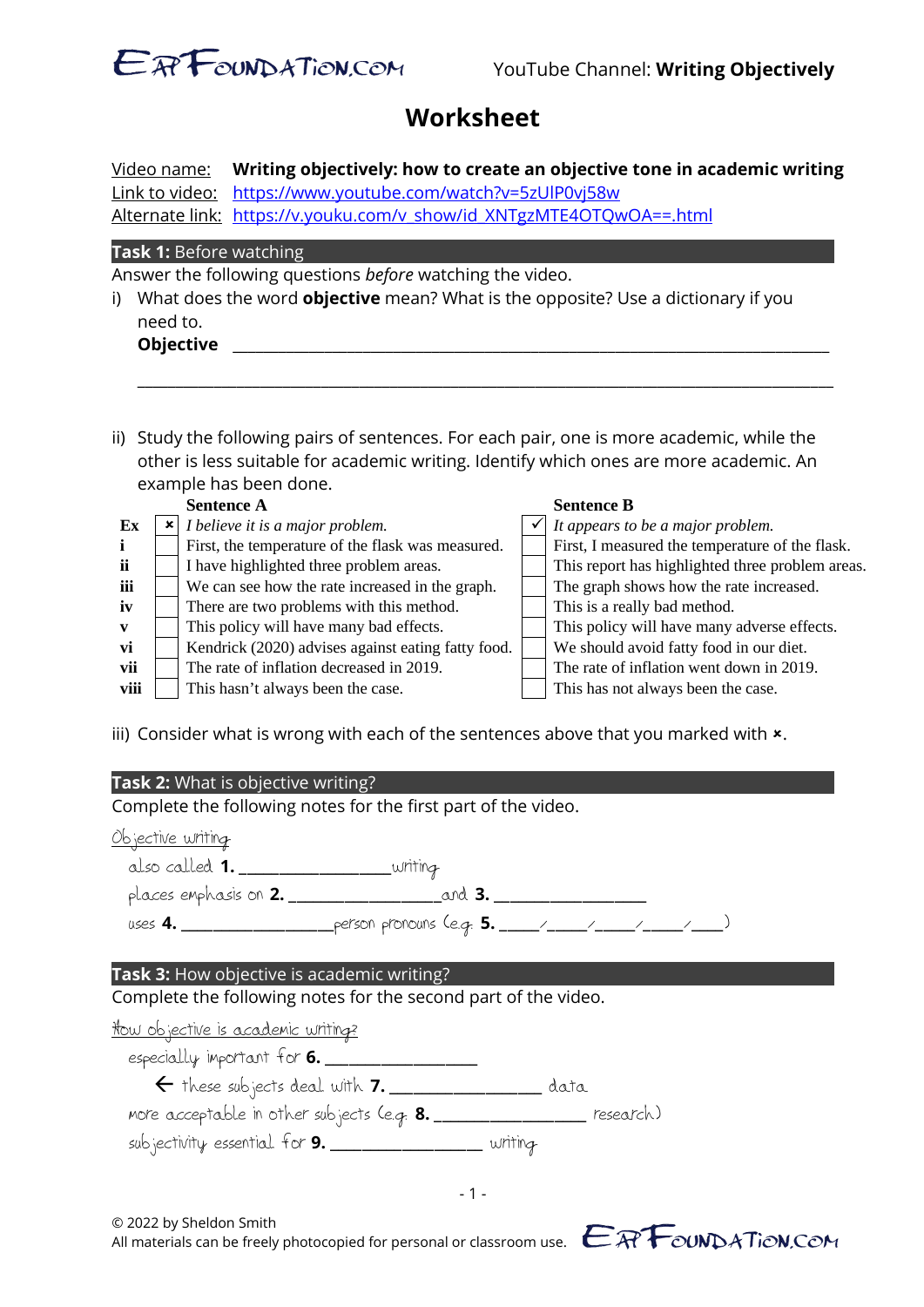

| Task 4: How to make writing objective |                                               |                                                                        |  |
|---------------------------------------|-----------------------------------------------|------------------------------------------------------------------------|--|
|                                       |                                               | a) Complete the following notes for the final part of the video.       |  |
| How to make writing objective         |                                               |                                                                        |  |
| $-$ use 10.                           |                                               |                                                                        |  |
| $-$ focus on <b>11.</b>               |                                               |                                                                        |  |
|                                       |                                               |                                                                        |  |
| $-$ use 13.                           |                                               |                                                                        |  |
|                                       |                                               | - use 14. __________________ (i.e. phrases with 'It' and '15. ________ |  |
|                                       |                                               | often uses <b>16.</b> 11. The soften the larguage) +                   |  |
|                                       |                                               | 17. ________________ (to strengthen the larguage)                      |  |
|                                       | - <b>18.</b> ___________________ the writing. |                                                                        |  |

**b)** Study the academic sentences in Task 1 again (the *example* + sentences i-viii). Six relate to *objectivity* in academic writing. Which ones? Which method makes them objective?

**Task 5:** Identifying objective writing Study the following sentences, which come from a scientific article on obesity (source: https://www.sciencedirect.com/science/article/pii/S0031940621000353). Underline the part which uses objective language, and identify the method used. An example has been done.

| #            | <b>Sentence</b>                                                                                                                                                                                                                                                                                             | <b>Method</b> |
|--------------|-------------------------------------------------------------------------------------------------------------------------------------------------------------------------------------------------------------------------------------------------------------------------------------------------------------|---------------|
| Ex           | A total of 215 students were interviewed.                                                                                                                                                                                                                                                                   | Use passive   |
|              | Existing literature reports that physicians and other healthcare professionals<br>perceive people with obesity as undisciplined, lazy, weak-willed and unlikely to<br>comply with treatment or make lifestyle changes (Seymour et al, 2018; Phelan et<br>al., 2015; Sabin and Nosek, 2012).                 |               |
| ii           | Rubino et al. (2020) show that these assumptions result in multiple negative<br>encounters for patients living with obesity, one of which is experiencing weight<br>bias and stigma at the hands of their healthcare providers.                                                                             |               |
| iii          | All final year physiotherapy students in the Republic of Ireland were invited to<br>participate. Each received a questionnaire, consisting of 72 questions.                                                                                                                                                 |               |
| iv           | Descriptive statistics and frequencies were used to analyse the data.                                                                                                                                                                                                                                       |               |
| $\mathbf{V}$ | A response rate of 83% (179/215) was achieved.                                                                                                                                                                                                                                                              |               |
| vi           | Fig. 1 illustrates the findings in relation to physiotherapy students' perceptions of<br>weight bias expressed by peers, educators and healthcare professionals in the<br>clinical environment.                                                                                                             |               |
| vii          | These findings highlight the disparity between physiotherapy students' knowledge<br>and beliefs relating to causes of obesity and current scientific knowledge<br>regarding mechanisms of body-weight regulation.                                                                                           |               |
| viii         | This study provides preliminary findings to suggest that weight stigma-reduction<br>efforts are warranted for physiotherapy students.                                                                                                                                                                       |               |
| ix           | It is essential, going forward, that clinical educators make an intentional effort to<br>be positive role models when it comes to the management of patients with obesity.<br>Inclusion of a formal obesity curriculum should perhaps now be part of the<br>contemporary physiotherapy students' education. |               |
| X            | However, it must be noted that changing the curriculum is only one important step<br>towards changing the student physiotherapist's attitudes and beliefs towards<br>patients living with obesity.                                                                                                          |               |

- 2 -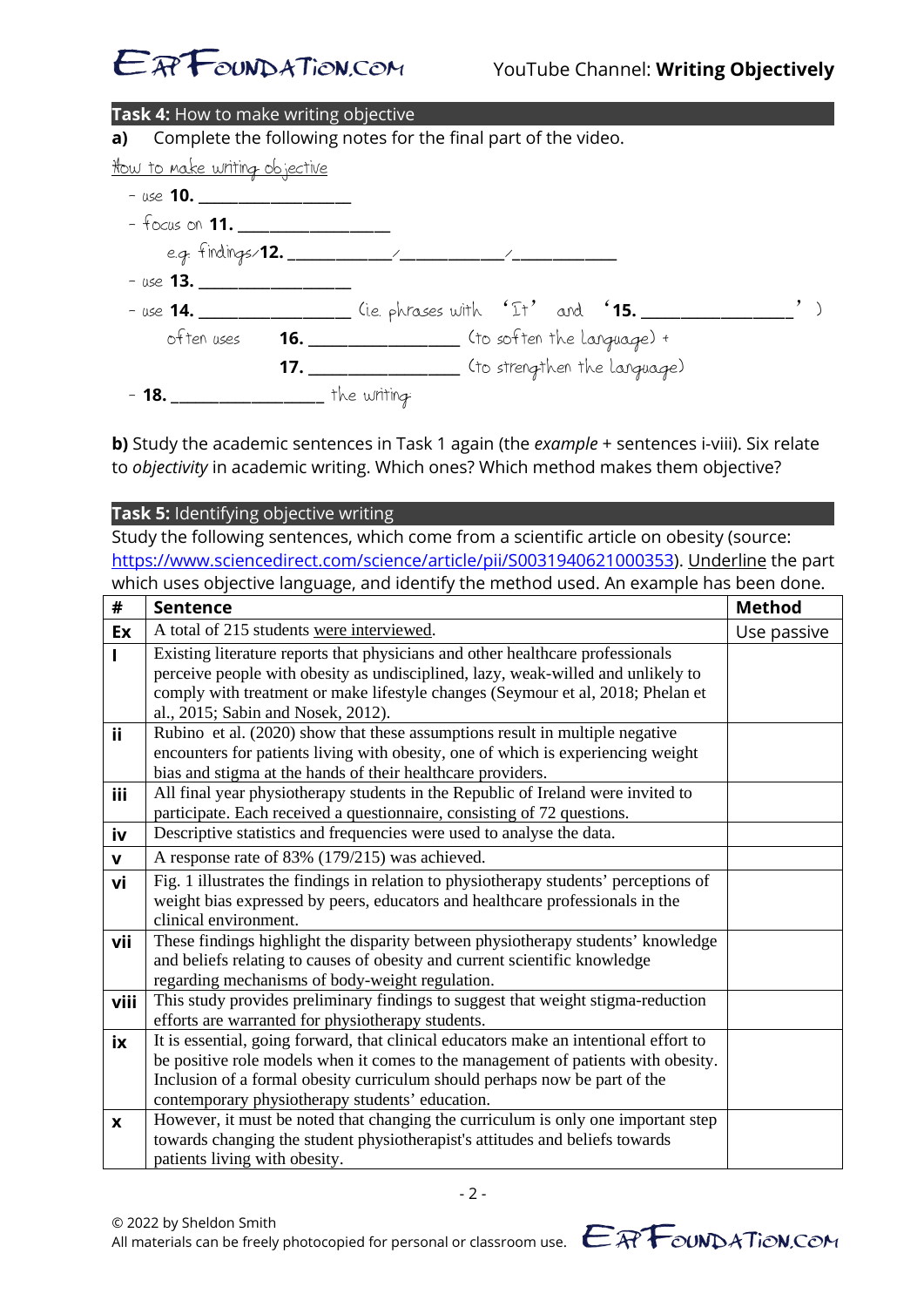# E<sup>a</sup>Found ATion.com YouTube Channel: Writing Objectively

| Answers                                                                                                                                                                                                                                                                                                                                                                                                                                                                                                                                                                                                                                                                                                                                                                                                                                                                                                                                                                                                                                                                                                                       |
|-------------------------------------------------------------------------------------------------------------------------------------------------------------------------------------------------------------------------------------------------------------------------------------------------------------------------------------------------------------------------------------------------------------------------------------------------------------------------------------------------------------------------------------------------------------------------------------------------------------------------------------------------------------------------------------------------------------------------------------------------------------------------------------------------------------------------------------------------------------------------------------------------------------------------------------------------------------------------------------------------------------------------------------------------------------------------------------------------------------------------------|
| Task 1: Before watching                                                                                                                                                                                                                                                                                                                                                                                                                                                                                                                                                                                                                                                                                                                                                                                                                                                                                                                                                                                                                                                                                                       |
| What does the word <b>objective</b> mean? What is the opposite?<br>i)                                                                                                                                                                                                                                                                                                                                                                                                                                                                                                                                                                                                                                                                                                                                                                                                                                                                                                                                                                                                                                                         |
| Objective not influenced by personal feelings or opinions. Opposite is subjective.                                                                                                                                                                                                                                                                                                                                                                                                                                                                                                                                                                                                                                                                                                                                                                                                                                                                                                                                                                                                                                            |
| ii)<br><b>Sentence A</b><br><b>Sentence B</b><br>$\vert x \vert$ I believe it is a major problem.<br>It appears to be a major problem.<br>Ex<br>First, I measured the temperature of the flask.<br>First, the temperature of the flask was measured.<br>$\pmb{\times}$<br>i<br>✓<br>ii<br>$\checkmark$<br>x I have highlighted three problem areas.<br>This report has highlighted three problem areas.<br>$\checkmark$<br>iii<br><b>*</b> We can see how the rate increased in the graph.<br>The graph shows how the rate increased.<br>×<br>$\checkmark$<br>There are two problems with this method.<br>This is a really bad method.<br>iv<br>$\checkmark$<br>This policy will have many bad effects.<br>This policy will have many adverse effects.<br>$\boldsymbol{\mathsf{x}}$<br>V<br>$\checkmark$<br>Kendrick (2020) advises against eating fatty food.<br>$\pmb{\times}$<br>We should avoid fatty food in our diet.<br>vi<br>The rate of inflation decreased in 2019.<br>The rate of inflation went down in 2019.<br>vii<br>×<br>viii<br>This hasn't always been the case.<br>This has not always been the case.<br>× |
| iii) Answers vary. Detailed answer is given in Task 4.<br>Task 2: What is objective writing?<br><u>Objective writing</u><br>also called 1. <b>impersonal</b> writing<br>places emphasis on 2. information and 3. arguments<br>uses 4. third person pronouns (e.g. 5. it / he / she / they / them)                                                                                                                                                                                                                                                                                                                                                                                                                                                                                                                                                                                                                                                                                                                                                                                                                             |
| Task 3: How objective is academic writing?<br>Complete the following notes for the second part of the video.<br>How objective is academic writing?<br>especially important for 6. natural sciences *<br>← these subjects deal with 7. <u>quantitative</u> data<br>more acceptable in other subjects (e.g. 8. naturalist research)<br>subjectivity essential for 9. reflective writing<br>* Answer biology / chemistry/physics also OK, provided all three are given.                                                                                                                                                                                                                                                                                                                                                                                                                                                                                                                                                                                                                                                          |
| <b>Task 4:</b> How to make writing objective<br>Complete the following notes for the final part of the video.<br>a)<br>How to make writing objective<br>- use 10. passive<br>- focus on 11. evidence<br>e.g. findings/12. <u>data / research / figures</u>                                                                                                                                                                                                                                                                                                                                                                                                                                                                                                                                                                                                                                                                                                                                                                                                                                                                    |

- use **13.** evidence from sources
- use **14.** impersonal phrases (i.e. phrases with 'It' and '15. There ')<br>often uses **16.** hedges (to soften the language) + 16. hedges (to soften the language) + **17.** boosters (to strengthen the language)
- **18. personify** the writing:

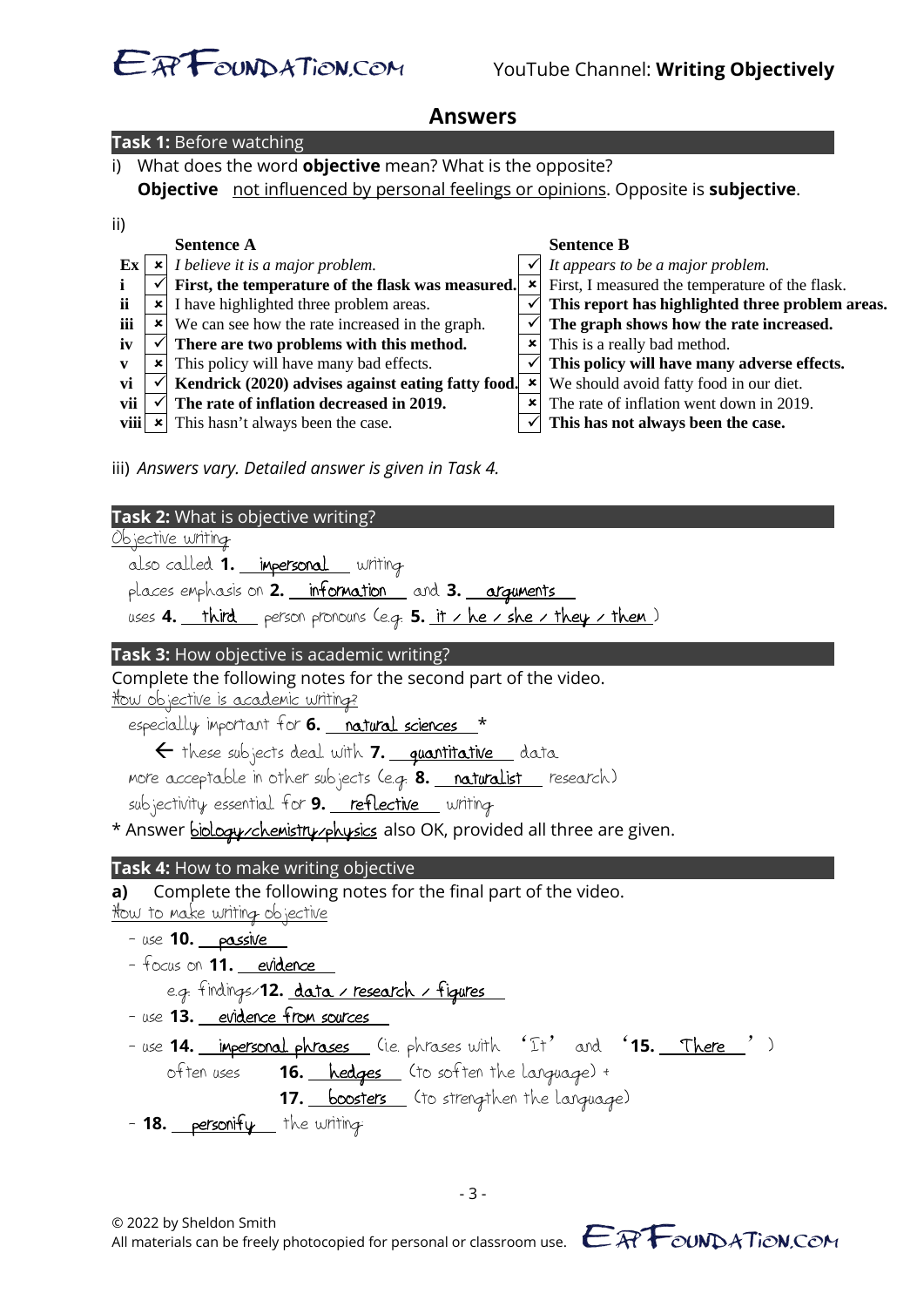

**b**) The example, and numbers i, ii, iii, iv, v and vii relate to objectivity. See below.

|              | <b>Sentence A</b>                                  | <b>Sentence B</b>                                |
|--------------|----------------------------------------------------|--------------------------------------------------|
| Ex           | Use impersonal phrases $\Rightarrow$               | It appears to be a major problem.                |
| j.           | First, the temperature of the flask was measured.  | $\leq$ Use passive                               |
| -ii          | <b>Personify</b> =>                                | This report has highlighted three problem areas. |
| iii          | Focus on the evidence $\Rightarrow$                | The graph shows how the rate increased.          |
| iv           | There are two problems with this method.           | $\leq$ Use impersonal phrases                    |
| $\mathbf{v}$ | This is vocabulary, not objectivity                | This policy will have many adverse effects.      |
| vi           | Kendrick (2020) advises against eating fatty food. | $\leq$ Use evidence from sources                 |
| vii          | The rate of inflation decreased in 2019.           | This is vocabulary, not objectivity              |
| viii         | This is style, not objectivity                     | This has not always been the case.               |

### **Task 5:** Identifying objective writing

Study the following sentences, which come from a scientific article on obesity (source: https://www.sciencedirect.com/science/article/pii/S0031940621000353). Underline the part which uses objective language, and identify the method used. An example has been done.

| #            | <b>Sentence</b>                                                                                                                                                                                                                                                                                             | <b>Method</b>                |
|--------------|-------------------------------------------------------------------------------------------------------------------------------------------------------------------------------------------------------------------------------------------------------------------------------------------------------------|------------------------------|
| Ex           | A total of 215 students were interviewed.                                                                                                                                                                                                                                                                   | Use passive                  |
|              | <b>Existing literature reports that physicians and other healthcare professionals</b><br>perceive people with obesity as undisciplined, lazy, weak-willed and unlikely to<br>comply with treatment or make lifestyle changes (Seymour et al, 2018; Phelan et<br>al., 2015; Sabin and Nosek, 2012).          | Focus on<br>evidence         |
| ii           | Rubino et al. (2020) show that these assumptions result in multiple negative<br>encounters for patients living with obesity, one of which is experiencing weight<br>bias and stigma at the hands of their healthcare providers.                                                                             | Use evidence<br>from sources |
| <b>iii</b>   | All final year physiotherapy students in the Republic of Ireland were invited to<br>participate. Each received a questionnaire, consisting of 72 questions.                                                                                                                                                 | Use passive                  |
| iv           | Descriptive statistics and frequencies were used to analyse the data.                                                                                                                                                                                                                                       | Use passive                  |
| $\mathbf{v}$ | A response rate of 83% (179/215) was achieved.                                                                                                                                                                                                                                                              | Use passive                  |
| vi           | Fig. 1 illustrates the findings in relation to physiotherapy students' perceptions of<br>weight bias expressed by peers, educators and healthcare professionals in the<br>clinical environment.                                                                                                             | Focus on<br>evidence         |
| vii          | These findings highlight the disparity between physiotherapy students' knowledge<br>and beliefs relating to causes of obesity and current scientific knowledge<br>regarding mechanisms of body-weight regulation.                                                                                           | Focus on<br>evidence         |
| viii         | This study provides preliminary findings to suggest that weight stigma-reduction<br>efforts are warranted for physiotherapy students.                                                                                                                                                                       | Personify                    |
| ix           | It is essential, going forward, that clinical educators make an intentional effort to<br>be positive role models when it comes to the management of patients with obesity.<br>Inclusion of a formal obesity curriculum should perhaps now be part of the<br>contemporary physiotherapy students' education. | Use<br>impersonal<br>phrases |
| X            | However, it must be noted that changing the curriculum is only one important step<br>towards changing the student physiotherapist's attitudes and beliefs towards<br>patients living with obesity.                                                                                                          | Use<br>impersonal<br>phrases |